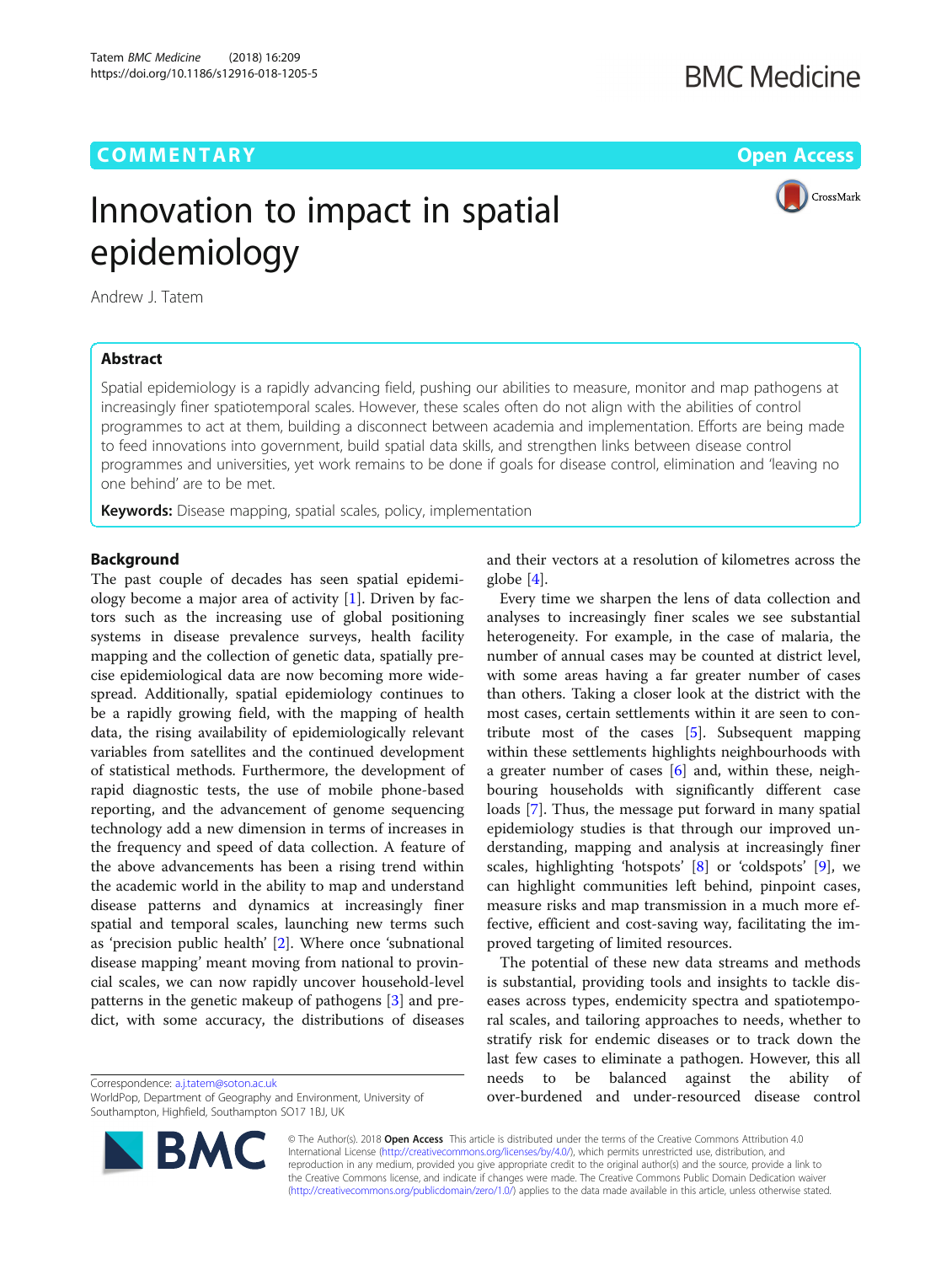<span id="page-1-0"></span>programmes to adopt new methods and act at such fine scales. A national disease control programme that plans, operates and implements at district levels faces major challenges in using and acting on finer scale insights. Additionally, research is often lacking on what scales increase noise, obscure patterns and become cost-prohibitive for action. Geographical Information Systems are becoming increasingly widespread tools for monitoring, mapping and analysing disease data; however, the costs of licenses and training can be prohibitive in some settings. Moreover, while academia races ahead in developing new methods, insights and outputs, these can be slow to filter through to those tasked with controlling and eliminating the diseases. The low uptake and use of risk maps, modelling and 'big data' in national decision-making is evidence of this [[10](#page-2-0), [11](#page-2-0)]. Such a lag has and always will exist; yet, if ambitious global and national goals for disease control, elimination and 'leaving no one behind' are to be met, there is a need to start closing the gap.

The disconnect between academia and health ministries is often a limiting factor in the uptake of new methods, yet disconnects between academic fields and within government can also present obstacles. Valuable research and investments in precise diagnostics, vaccination tracking and surveillance systems can be undermined by a lack of similar efforts in measuring and mapping populations to provide the important context of denominators at small spatial scales – are the 100 cases of disease 'X' identified coming from a population of 1000 or 10,000? The phenomenon of vaccination coverage rates of greater than 100% is common through the use of outdated census counts as denominators [[12](#page-2-0), [13\]](#page-2-0), while national disease surveys struggle to be representative if reliant on sample frames that are many years old in countries with rapidly changing populations [[14\]](#page-2-0).

## Conclusions

The lags in government adoption of scientific innovations in spatial epidemiology as well as disconnects between academia and disease control programmes are being tackled, with many positive examples that point towards recipes for bridging gaps. Links between ministries of health and local universities are being strengthened, training in Geographical Information Systems is becoming more widespread together with the adoption of open-source or tailored systems and dashboards [\[15](#page-2-0)], and organisations and funding programmes are focussing on feeding innovations into health systems and national statistics offices, sometimes requiring that modellers be embedded in ministries of health. Further, major funders and implementing partners are increasingly building explicitly applied public health goals into funding proposals; these require ministries of health to

be involved and success is judged on uptake and implementation of new methods (e.g.  $[16]$ ). The problems of inaccurate or missing denominators are being addressed through the integration of survey, satellite and mobile phone data, feeding into dashboards and tracking systems used by ministries of health [\[17](#page-2-0)]. While these efforts are gaining traction, they are not quite yet the norm, with academics often still rewarded more for quick-win publications in top journals than for the slower and more political process of engagement in the development of new insights and methods with national programmes to ensure sustained adoption and impact. On the implementation side, workloads and financial constraints often leave no time for learning about new findings and approaches.

These are exciting times for spatial epidemiology research, as the integration of multiple types of spatially referenced data within powerful new methods pushes us to new frontiers of spatial and temporal precision with great potential for impact. However, unless these are built considering the needs, limitations and capacity of those tasked with designing strategies and acting upon them, and unless appropriate incentives exist to facilitate this, the danger is that such work remains as pretty maps in scientific journals, circulating only in academic bubbles.

#### Acknowledgements

Not applicable.

#### Funding

AJT is supported by funding from the Bill and Melinda Gates Foundation, Wellcome Trust and Clinton Health Access Initiative.

#### Availability of data and materials

Not applicable.

#### Author's contributions

AJT conceived and wrote the manuscript.

#### Ethics approval and consent to participate Not applicable.

Consent for publication Not applicable.

#### Competing interests

The author declares that he has no competing interests.

#### Publisher's Note

Springer Nature remains neutral with regard to jurisdictional claims in published maps and institutional affiliations.

#### Received: 28 June 2018 Accepted: 31 October 2018 Published online: 14 November 2018

#### References

- 1. Kirby RS, Delmelle E, Eberth JM. Advances in spatial epidemiology and geographic information systems. Ann Epidemiol. 2017;27(1):1–9.
- 2. Dowell SF, Blazes D, Desmond-Hellman S. Four steps to precision public health. Nature. 2016;540(7632). [https://www.nature.com/news/four-steps-to](https://www.nature.com/news/four-steps-to-precision-public-health-1.21089)[precision-public-health-1.21089.](https://www.nature.com/news/four-steps-to-precision-public-health-1.21089) Accessed 23 Oct 2018.